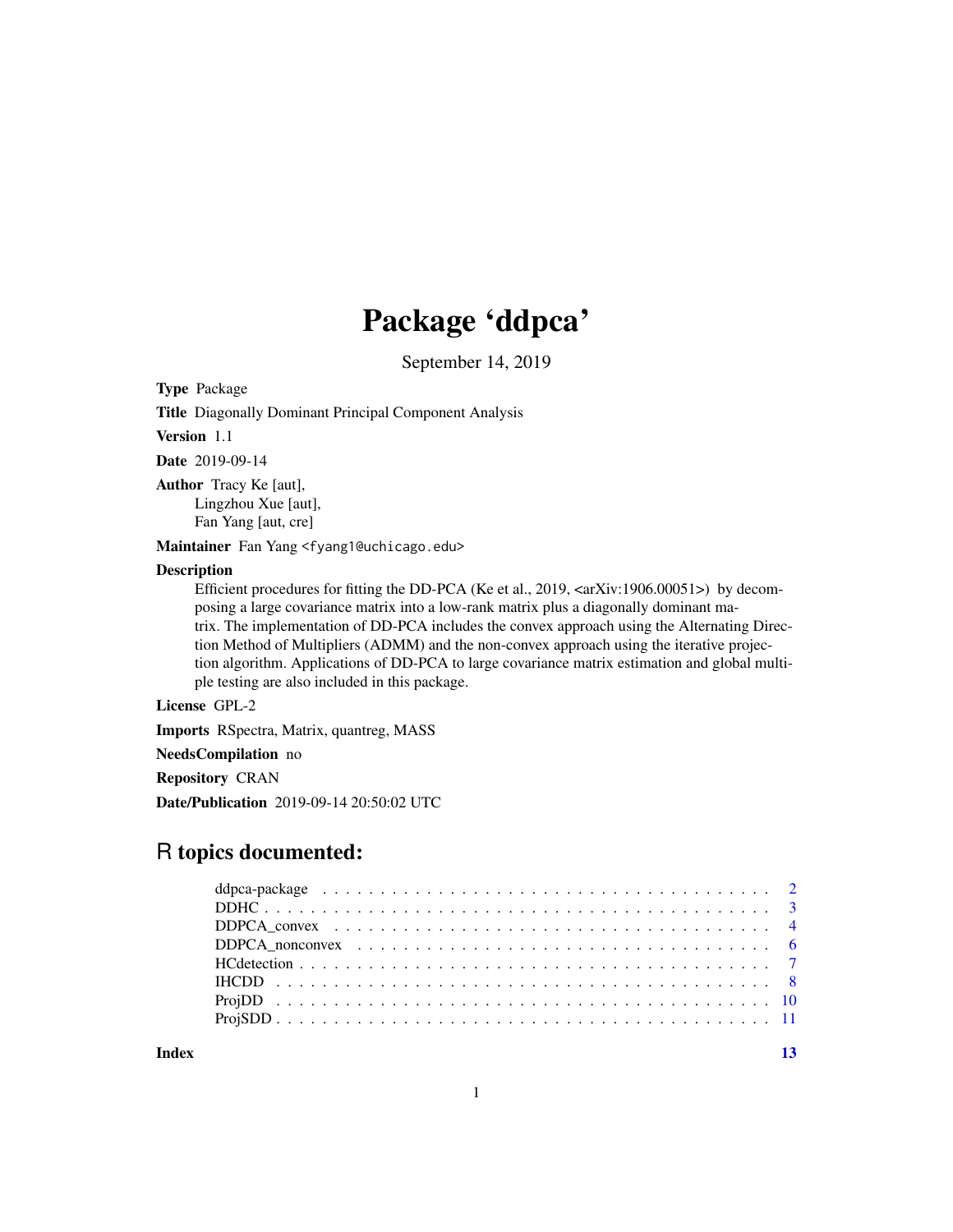<span id="page-1-0"></span>

## **Description**

Efficient procedures for fitting the DD-PCA (Ke et al., 2019,  $\langle \text{arXiv:1906.00051>}$ ) by decomposing a large covariance matrix into a low-rank matrix plus a diagonally dominant matrix. The implementation of DD-PCA includes the convex approach using the Alternating Direction Method of Multipliers (ADMM) and the non-convex approach using the iterative projection algorithm. Applications of DD-PCA to large covariance matrix estimation and global multiple testing are also included in this package.

#### Details

The DESCRIPTION file:

Index of help topics:

| <b>DDHC</b>     | DD-HC test                                   |
|-----------------|----------------------------------------------|
| DDPCA_convex    | Diagonally Dominant Principal Component      |
|                 | Analysis using Convex approach               |
| DDPCA_nonconvex | Diagonally Dominant Principal Component      |
|                 | Analysis using Nonconvex approach            |
| HCdetection     | Higher Criticism for detecting rare and weak |
|                 | signals                                      |
| IHCDD           | IHC-DD test                                  |
| ProjDD          | Projection onto the Diagonally Dominant Cone |
| ProjSDD         | Projection onto the Symmetric Diagonally     |
|                 | Dominant Cone                                |
| ddpca-package   | Diagonally Dominant Principal Component      |
|                 | Analysis                                     |

This package contains [DDPCA\\_nonconvex](#page-5-1) and [DDPCA\\_convex](#page-3-1) function, which decomposes a positive semidefinite matrix into a low rank component, and a diagonally dominant component using either nonconvex approach or convex approach.

#### Note

Please cite the reference paper to cite this R package.

## Author(s)

Tracy Ke [aut], Lingzhou Xue [aut], Fan Yang [aut, cre] Maintainer: Fan Yang <fyang1@uchicago.edu>

#### References

Ke, Z., Xue, L. and Yang, F., 2019. Diagonally Dominant Principal Component Analysis. Journal of Computational and Graphic Statistics, under review.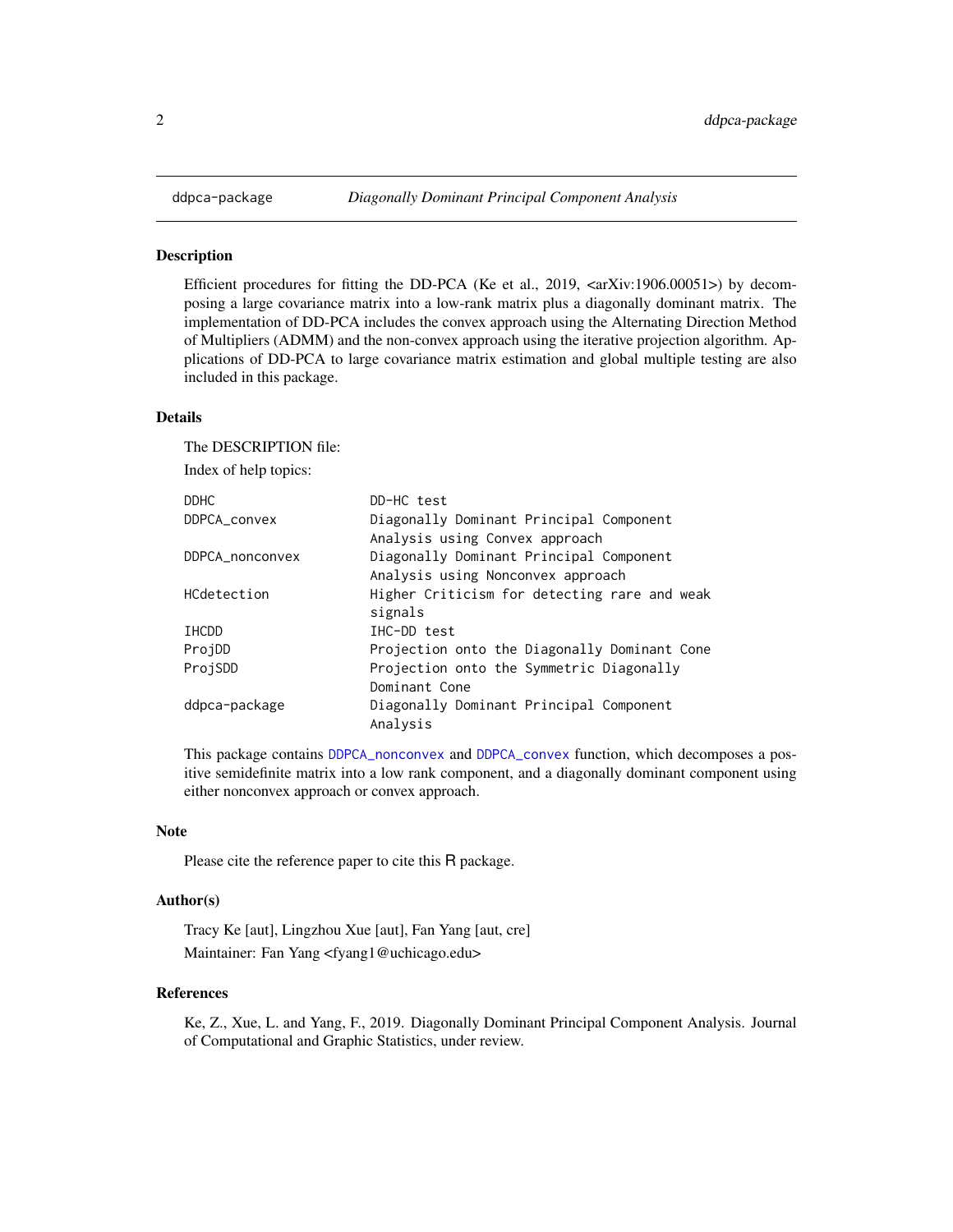<span id="page-2-1"></span><span id="page-2-0"></span>

## Description

Combining DDPCA with orthodox Higher Criticism for detecting sparse mean effect.

## Usage

```
DDHC(X, known_Sigma = NA, method = "nonconvex", K = 1, lambda = 3,
max_iter_nonconvex = 15 ,SDD_approx = TRUE, max_iter_SDD = 20, eps = NA,
rho = 20, max\_iter\_convex = 50, alpha = 0.5, pvalcut = NA)
```
## Arguments

| X                  | A $n \times p$ data matrix, where each row is drawn i.i.d from $\mathcal{N}(\mu, \Sigma)$                     |
|--------------------|---------------------------------------------------------------------------------------------------------------|
| known_Sigma        | The true covariance matrix of data. Default NA. If NA, then $\Sigma$ will be estimated<br>from data matrix X. |
| method             | Either "convex" or "noncovex", indicating which method to use for DDPCA.                                      |
| К                  | Argument in function DDPCA_nonconvex. Need to be specified when method =<br>"nonconvex"                       |
| lambda             | Argument in function DDPCA_convex. Need to be specified when method =<br>"convex"                             |
| max_iter_nonconvex |                                                                                                               |
|                    | Argument in function DDPCA_nonconvex.                                                                         |
| SDD_approx         | Argument in function DDPCA_nonconvex.                                                                         |
| max_iter_SDD       | Argument in function DDPCA_nonconvex.                                                                         |
| eps                | Argument in function DDPCA_nonconvex.                                                                         |
| rho                | Argument in function DDPCA_convex.                                                                            |
| max_iter_convex    |                                                                                                               |
|                    | Argument in function DDPCA_convex.                                                                            |
| alpha              | Argument in function HCdetection.                                                                             |
| pvalcut            | Argument in function HCdetection.                                                                             |

## Details

See reference paper for more details.

## Value

Returns a list containing the following items

| H          | 0 or 1 scalar indicating whether $H_0$ the global null is rejected (1) or not rejected |
|------------|----------------------------------------------------------------------------------------|
|            | (0). The use of H is not recommended as it's approximately valid only when p is        |
|            | sufficiently large and mean effect in alternative is really sparse.                    |
| <b>HCT</b> | DD-HC Test statistic                                                                   |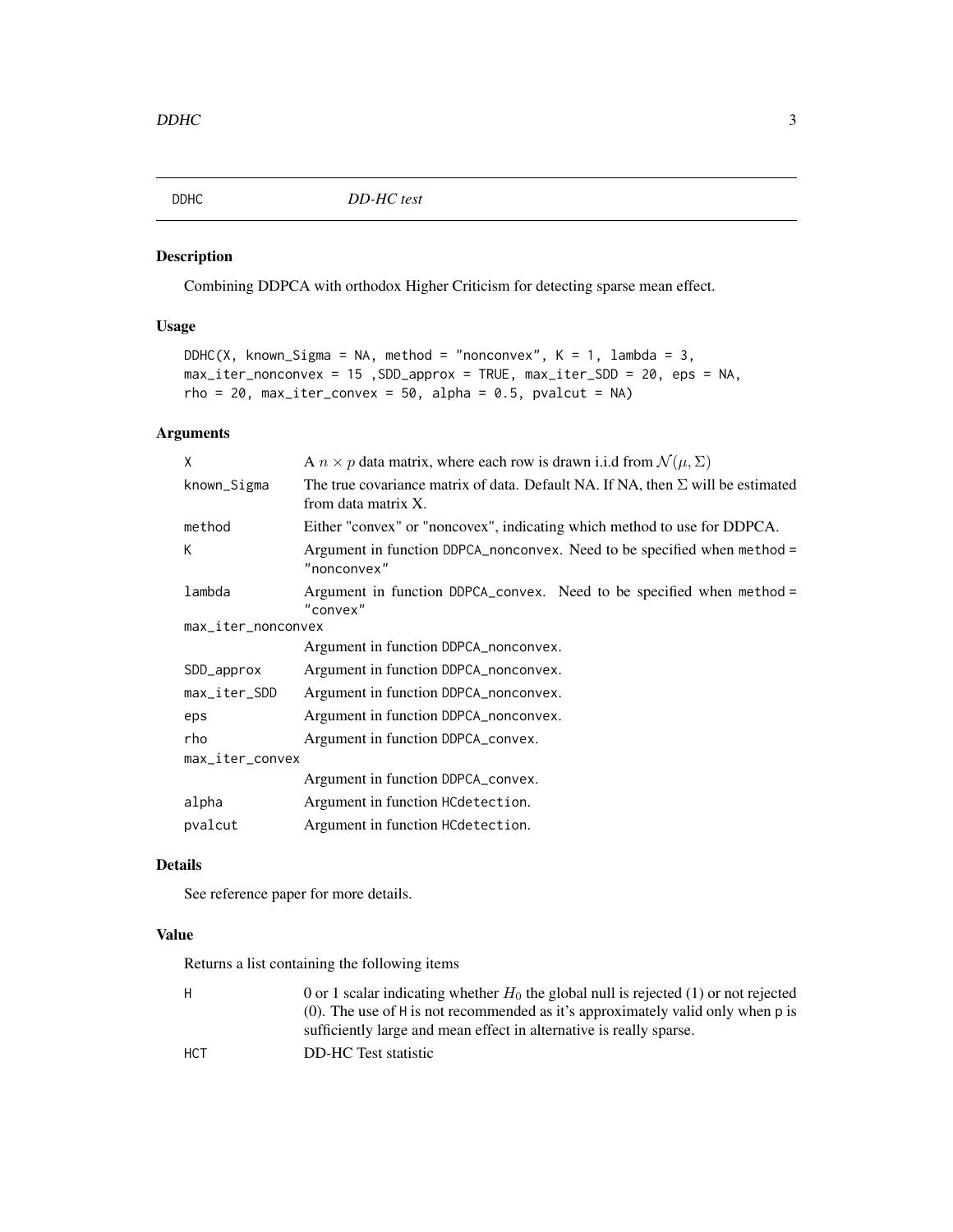#### <span id="page-3-0"></span>Author(s)

Fan Yang <fyang1@uchicago.edu>

#### References

Ke, Z., Xue, L. and Yang, F., 2019. Diagonally Dominant Principal Component Analysis. Journal of Computational and Graphic Statistics, under review.

#### See Also

[IHCDD](#page-7-1), [HCdetection](#page-6-1), [DDPCA\\_convex](#page-3-1), [DDPCA\\_nonconvex](#page-5-1)

#### Examples

```
library(MASS)
n = 200
p = 200
k = 3rho = 0.5a = 0:(p-1)Sigma_mu = rho^abs(outer(a,a,'-'))
Sigma_mu = (diag(p) + Sigma_mu)/2 # Now Sigma_mu is a symmetric diagonally dominant matrix
B = matrix(rnorm(p*k), nrow = p)Sigma = Sigma_mu + B %f(B)X = mvrnorm(n, rep(0, p), Sigma)results = DDHC(X, K = k)print(results$H)
print(results$HCT)
```
<span id="page-3-1"></span>

| DDPCA convex | Diagonally Dominant Principal Component Analysis using Convex |  |  |  |
|--------------|---------------------------------------------------------------|--|--|--|
|              | approach                                                      |  |  |  |

#### Description

This function decomposes a positive semidefinite matrix into a low rank component, and a diagonally dominant component by solving a convex relaxation using ADMM.

## Usage

```
DDPCA_convex(Sigma, lambda, rho = 20, max_iter_convex = 50)
```
#### Arguments

| Sigma           | Input matrix of size $n \times n$                                                       |
|-----------------|-----------------------------------------------------------------------------------------|
| lambda          | The parameter in the convex program that controls the rank of the low rank<br>component |
| rho             | The parameter used in each ADMM update.                                                 |
| max_iter_convex |                                                                                         |
|                 | Maximal number of iterations of ADMM update.                                            |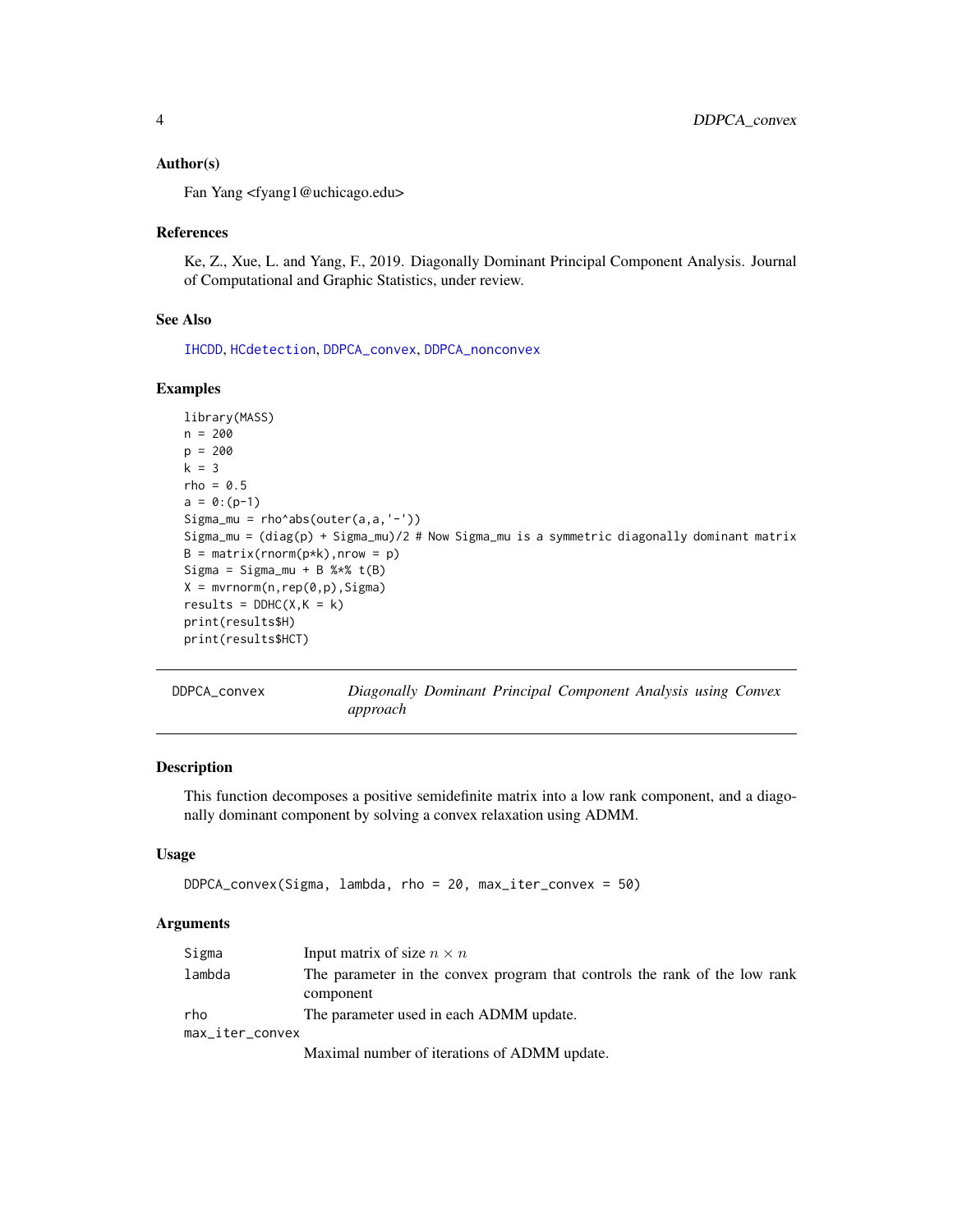## <span id="page-4-0"></span>DDPCA\_convex 5

#### Details

This function decomposes a positive semidefinite matrix Sigma into a low rank component L and a symmetric diagonally dominant component A, by solving the following convex program

minimize 
$$
0.5 * ||\Sigma - L - A||^2 + \lambda ||L||_*
$$

subject to  $A \in SDD$ 

where  $||L||_*$  is the nuclear norm of L (sum of singular values) and SDD is the symmetric diagonally dominant cone.

#### Value

A list containing the following items

| The low rank component            |
|-----------------------------------|
| The diagonally dominant component |

#### Author(s)

Fan Yang <fyang1@uchicago.edu>

#### References

Ke, Z., Xue, L. and Yang, F., 2019. Diagonally Dominant Principal Component Analysis. Journal of Computational and Graphic Statistics, under review.

#### See Also

[DDPCA\\_nonconvex](#page-5-1)

#### Examples

```
library(MASS)
p = 30
n = 30
k = 3rho = 0.5a = 0:(p-1)Sigma_mu = rho^*abs(outer(a,a,'-'))Sigma_mu = (diag(p) + Sigma_mu)/2 # Now Sigma_mu is a symmetric diagonally dominant matrix
mu = mvrnorm(n,rep(0,p),Sigma_mu)
B = matrix(rnorm(p*k), nrow = p)F = matrix(rnorm(k*n), nrow = k)Y = mu + t(B % * * * F)Sigma\_sample = cov(Y)result = DDPCA_convex(Sigma_sample,lambda=3)
```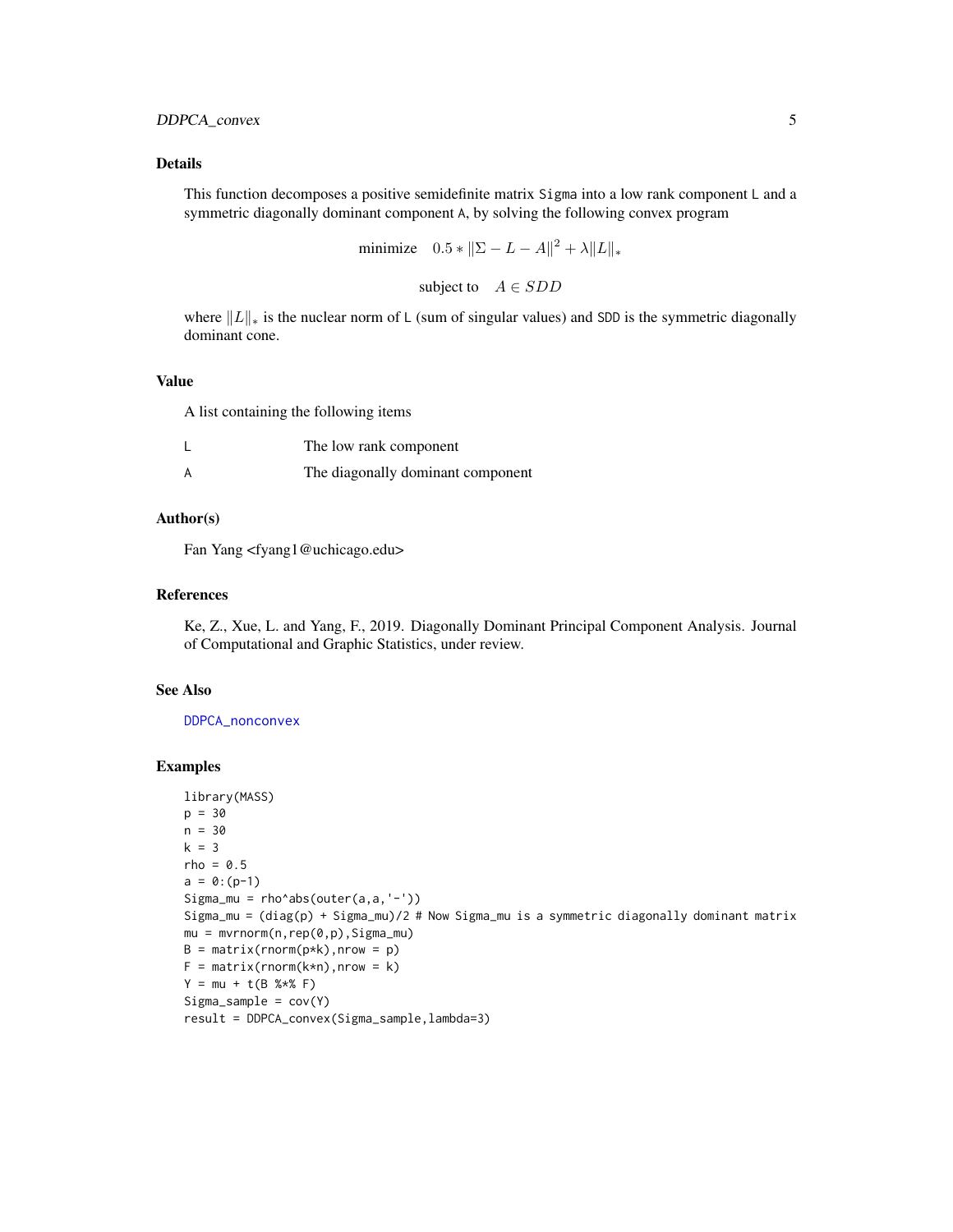<span id="page-5-1"></span><span id="page-5-0"></span>

#### Description

This function decomposes a positive semidefinite matrix into a low rank component, and a diagonally dominant component using an iterative projection algorithm.

#### Usage

```
DDPCA_nonconvex(Sigma, K, max_iter_nonconvex = 15, SDD_approx = TRUE,
max\_iter\_SDD = 20, eps = NA)
```
#### Arguments

| Sigma              | Input matrix of size $n \times n$                                                                                                                                                                                                                                                         |
|--------------------|-------------------------------------------------------------------------------------------------------------------------------------------------------------------------------------------------------------------------------------------------------------------------------------------|
| K                  | A positive integer indicating the rank of the low rank component.                                                                                                                                                                                                                         |
| max_iter_nonconvex |                                                                                                                                                                                                                                                                                           |
|                    | Maximal number of iterations of the iterative projection algorithm.                                                                                                                                                                                                                       |
| SDD_approx         | If set to TRUE, then the projection onto SDD cone step in each iteration will be<br>replaced by projection onto DD cone followed by symmetrization. This approx-<br>imation will reduce the computational cost, but the output matrix A may only be<br>approximately diagonally dominant. |
| max_iter_SDD,eps   |                                                                                                                                                                                                                                                                                           |
|                    | Arguments in function ProjSDD. Matters only when SDD_approx = False.                                                                                                                                                                                                                      |

#### Details

This function performs iterative projection algorithm to decompose a positive semidefinite matrix Sigma into a low rank component L and a symmetric diagonally dominant component A. The projection onto the set of low rank matrices is done via eigenvalue decomposition, while the projection onto the symmetric diagonally dominant (SDD) cone is done via function ProjSDD, unless SDD\_approx = TRUE where an approximation is used to speed up the algorithm.

#### Value

A list containing the following items

|   | The low rank component            |
|---|-----------------------------------|
| А | The diagonally dominant component |

#### Author(s)

Fan Yang <fyang1@uchicago.edu>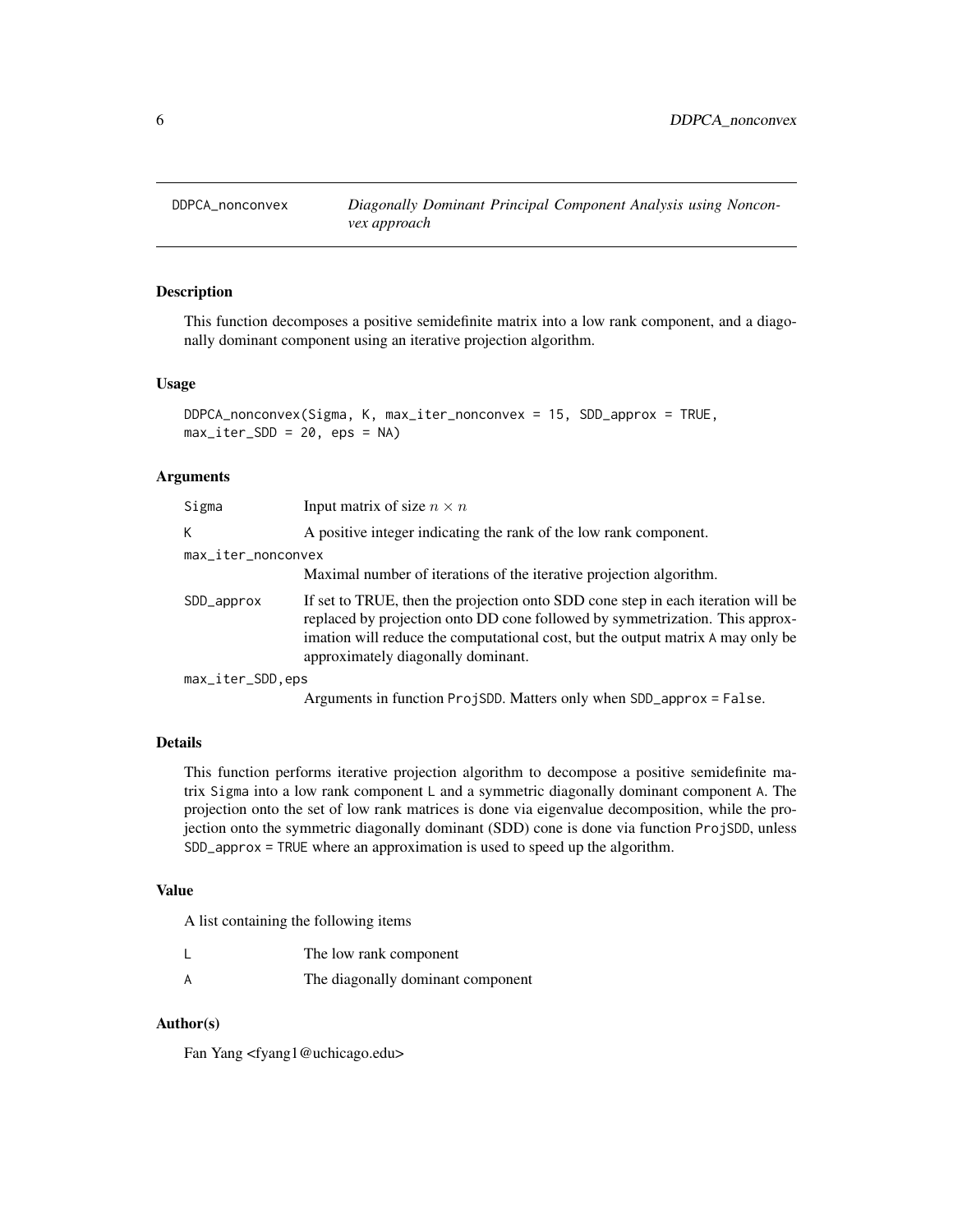#### <span id="page-6-0"></span>HCdetection 7

## References

Ke, Z., Xue, L. and Yang, F., 2019. Diagonally Dominant Principal Component Analysis. Journal of Computational and Graphic Statistics, under review.

#### See Also

[DDPCA\\_convex](#page-3-1)

#### Examples

```
library(MASS)
p = 200
n = 200
k = 3rho = 0.5a = 0:(p-1)Sigma_mu = rho^abs(outer(a,a,'-'))
Sigma_mu = (diag(p) + Sigma_mu)/2 # Now Sigma_mu is a symmetric diagonally dominant matrix
mu = mvrnorm(n, rep(0, p), Sigma_mu)B = matrix(rnorm(p*k), nrow = p)F = matrix(rnorm(k*n), nrow = k)Y = mu + t(B % * * F)Sigma_sample = cov(Y)
result = DDPCA_nonconvex(Sigma_sample,K=k)
```
<span id="page-6-1"></span>

| HCdetection |  |  |  |  | Higher Criticism for detecting rare and weak signals |
|-------------|--|--|--|--|------------------------------------------------------|
|-------------|--|--|--|--|------------------------------------------------------|

## Description

This function takes a bunch of p-values as input and ouput the Higher Criticism statistics as well as the decision (rejection or not).

## Usage

```
HCdetection(p, alpha = 0.5, pvalcut = NA)
```
#### Arguments

| p       | A vector of size n containing p-values from data                                                                                                                                           |
|---------|--------------------------------------------------------------------------------------------------------------------------------------------------------------------------------------------|
| alpha   | A number between 0 and 1. The smallest alpha <sup>*</sup> n p-values will be used to<br>calculate the HC statistic. Default is 0.5.                                                        |
| pvalcut | A number between 0 and 1. Those small p-values (smaller than pvalcut) will<br>be taken away to avoid heavy tails of test statistic. Set it to NA is equivalent to<br>setting it to $1/n$ . |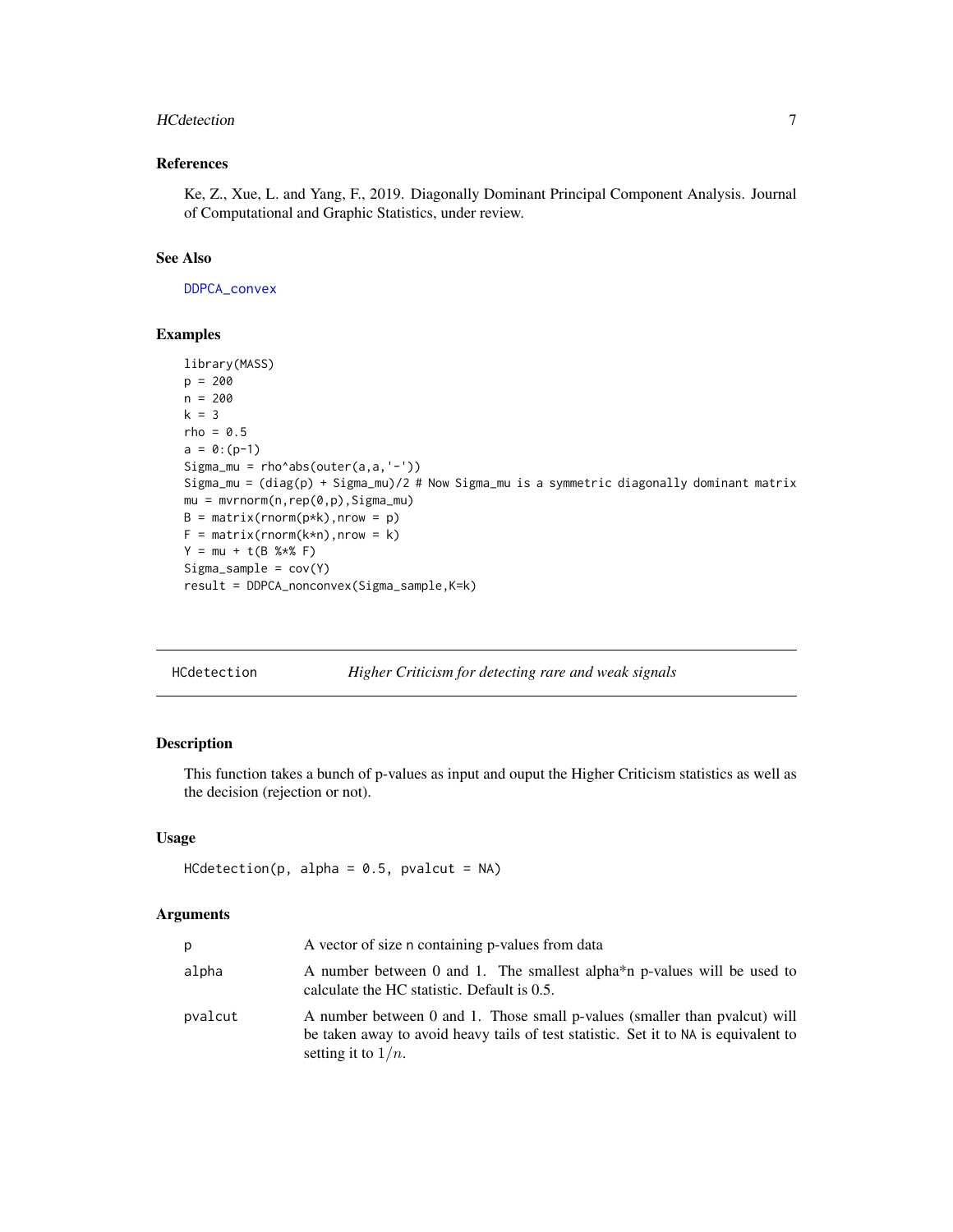#### <span id="page-7-0"></span>Details

This function is an adaptation of the Matlab code here [http://www.stat.cmu.edu/~jiashun/](http://www.stat.cmu.edu/~jiashun/Research/software/HC/) [Research/software/HC/](http://www.stat.cmu.edu/~jiashun/Research/software/HC/)

#### Value

Returns a list containing the following items

| н   | 0 or 1 scalar indicating whether $H_0$ the global null is rejected (1) or not rejected<br>$\left( 0\right)$ |
|-----|-------------------------------------------------------------------------------------------------------------|
| HCT | Higher Criticism test statistic                                                                             |

#### Author(s)

Fan Yang <fyang1@uchicago.edu>

#### References

Donoho, D. and Jin, J., Higher criticism for detecting sparse heterogeneous mixtures. Ann. Statist. 32 (2004), no. 3, 962–994.

Ke, Z., Xue, L. and Yang, F., 2019. Diagonally Dominant Principal Component Analysis. Journal of Computational and Graphic Statistics, under review.

## Examples

```
n = 1e5data = rnorm(n)p = 2*(1 - pnorm(abs(data)))result = HCdetection(p)
print(result$H)
print(result$HCT)
```
<span id="page-7-1"></span>IHCDD *IHC-DD test*

## Description

Combining Innovated Higher Criticism with DDPCA for detecting sparse mean effect.

#### Usage

```
IHCDD(X, method = "nonconvex", K = 1, lambda = 3, max_iter_nonconvex = 15,
SDD<sub>-approx</sub> = TRUE, max<sub>-</sub>iter_SDD = 20, eps = NA, rho = 20, max<sub>-</sub>iter_convex = 50,
alpha = 0.5, pvalcut = NA)
```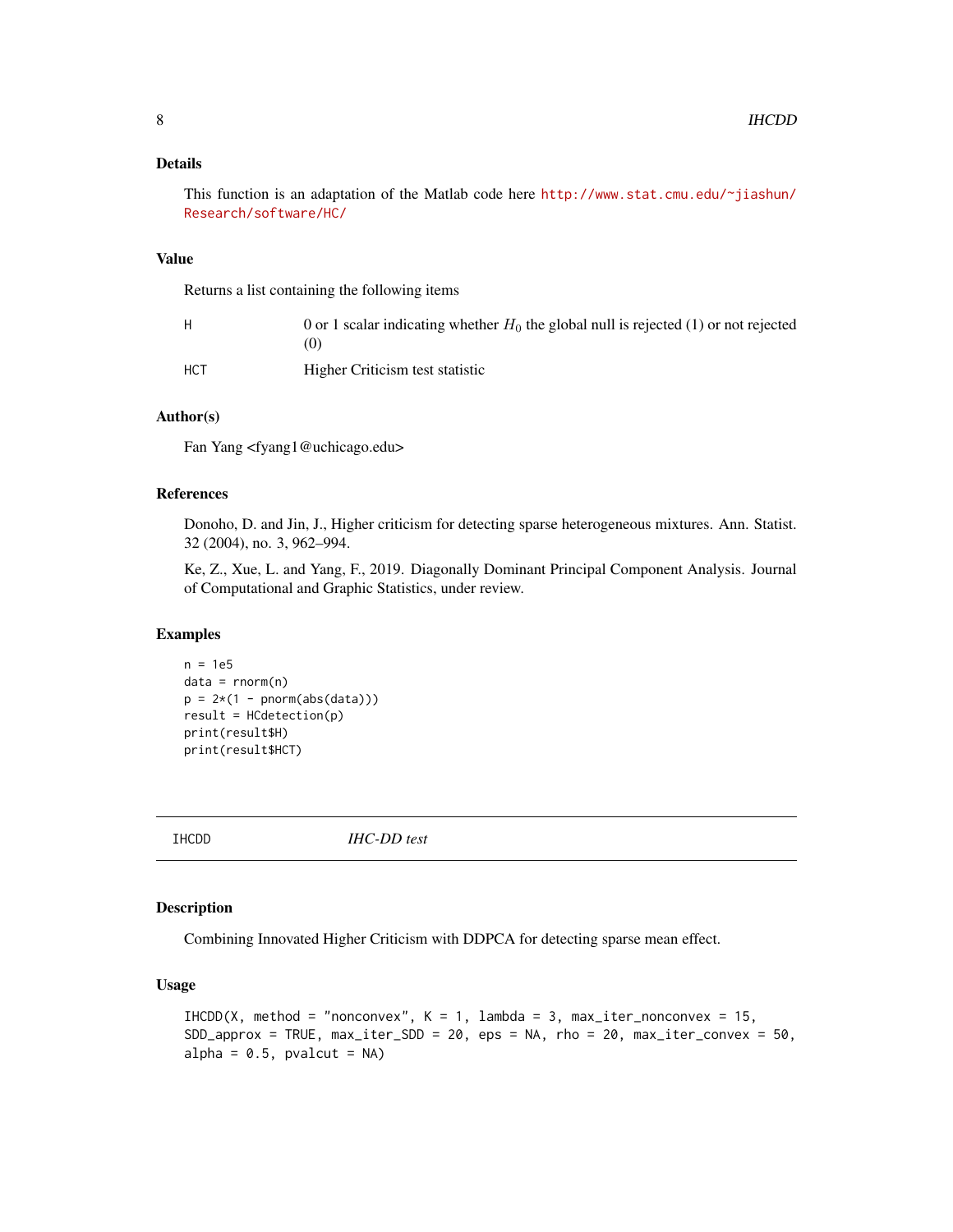#### <span id="page-8-0"></span>IHCDD 99

## Arguments

| X                  | A $n \times p$ data matrix, where each row is drawn i.i.d from $\mathcal{N}(\mu, \Sigma)$ |  |
|--------------------|-------------------------------------------------------------------------------------------|--|
| method             | Either "convex" or "noncovex", indicating which method to use for DDPCA.                  |  |
| K                  | Argument in function DDPCA_nonconvex. Need to be specified when method =<br>"nonconvex"   |  |
| lambda             | Argument in function DDPCA_convex. Need to be specified when method =<br>"convex"         |  |
| max_iter_nonconvex |                                                                                           |  |
|                    | Argument in function DDPCA_nonconvex.                                                     |  |
| SDD_approx         | Argument in function DDPCA_nonconvex.                                                     |  |
| max_iter_SDD       | Argument in function DDPCA_nonconvex.                                                     |  |
| eps                | Argument in function DDPCA_nonconvex.                                                     |  |
| rho                | Argument in function DDPCA_convex.                                                        |  |
| max_iter_convex    |                                                                                           |  |
|                    | Argument in function DDPCA_convex.                                                        |  |
| alpha              | Argument in function HCdetection.                                                         |  |
| pvalcut            | Argument in function HCdetection.                                                         |  |

## Details

See reference paper for more details.

#### Value

Returns a list containing the following items

| H          | 0 or 1 scalar indicating whether $H_0$ the global null is rejected (1) or not rejected<br>$(0)$ . Not recommended for use. |
|------------|----------------------------------------------------------------------------------------------------------------------------|
| <b>HCT</b> | <b>IHC-DD</b> Test statistic                                                                                               |

## Author(s)

Fan Yang <fyang1@uchicago.edu>

## References

Ke, Z., Xue, L. and Yang, F., 2019. Diagonally Dominant Principal Component Analysis. Journal of Computational and Graphic Statistics, under review.

## See Also

[DDHC](#page-2-1), [HCdetection](#page-6-1), [DDPCA\\_convex](#page-3-1), [DDPCA\\_nonconvex](#page-5-1)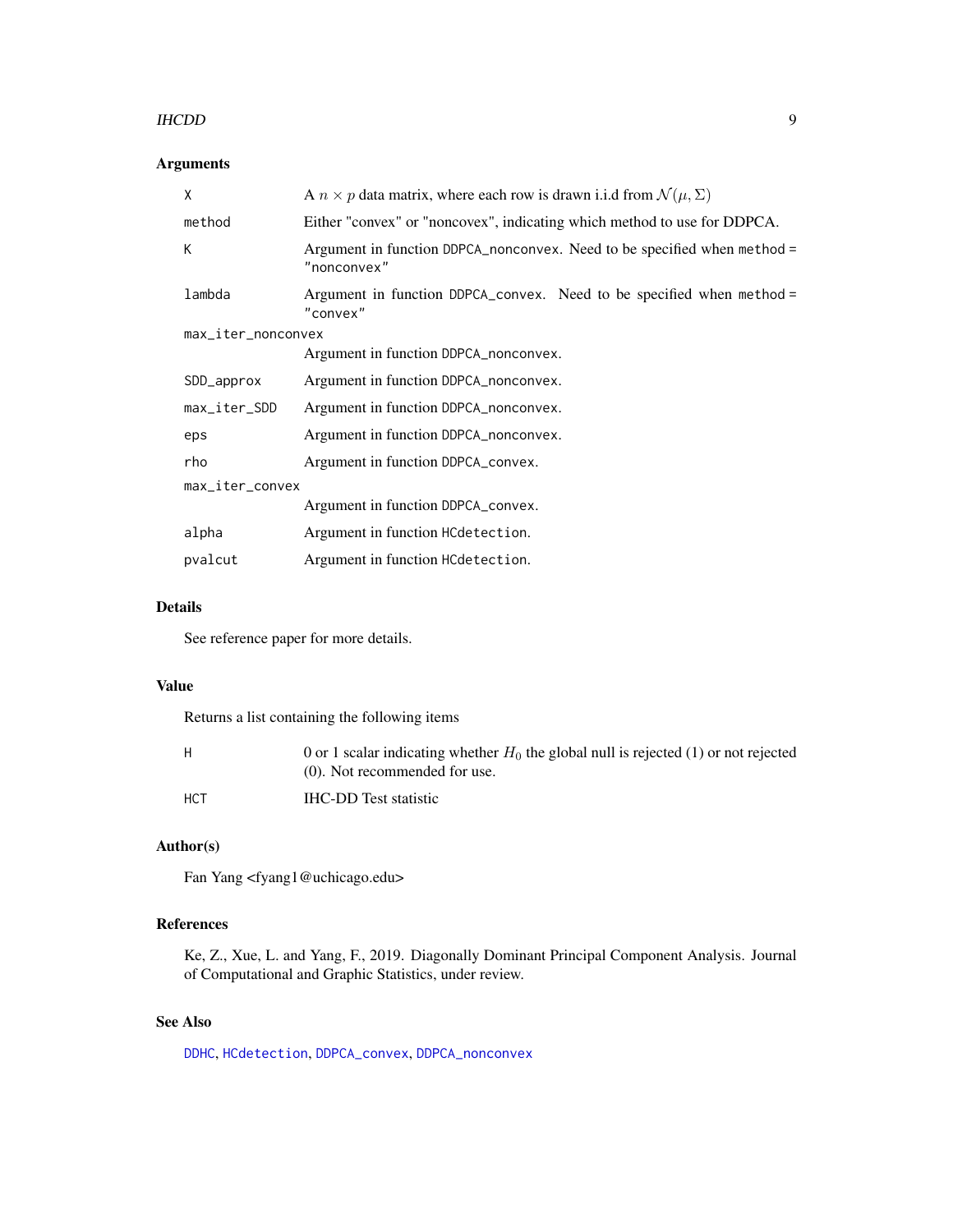#### Examples

```
library(MASS)
n = 200
p = 200
k = 3rho = 0.5a = 0:(p-1)Sigma_mu = rho<sup>-</sup>abs(outer(a,a,'-'))
Sigma_mu = (diag(p) + Sigma_mu)/2 # Now Sigma_mu is a symmetric diagonally dominant matrix
B = matrix(rnorm(p*k), nrow = p)Sigma = Sigma_mu + B % f(B)X = mvrnorm(n, rep(0, p), Sigma)results = IHCDD(X,K = k)print(results$H)
print(results$HCT)
```
<span id="page-9-1"></span>ProjDD *Projection onto the Diagonally Dominant Cone*

## Description

Given a matrix C, this function outputs the projection of C onto the cones of diagonally domimant matrices.

#### Usage

ProjDD(C)

#### Arguments

C  $A n \times n$  matrix

#### Details

This function projects the input matrix C of size  $n \times n$  onto the cones of diagonally domimant matrices defined as

$$
\{A = (a_{ij})_{1 \le i \le n, 1 \le j \le n} : a_{jj} \ge \sum_{k \ne j} |a_{jk}| \quad \text{for all} \quad 1 \le j \le n\}
$$

The algorithm is described in Mendoza, M., Raydan, M. and Tarazaga, P., 1998. Computing the nearest diagonally dominant matrix.

## Value

A  $n \times n$  diagonally dominant matrix

#### Author(s)

Fan Yang <fyang1@uchicago.edu>

<span id="page-9-0"></span>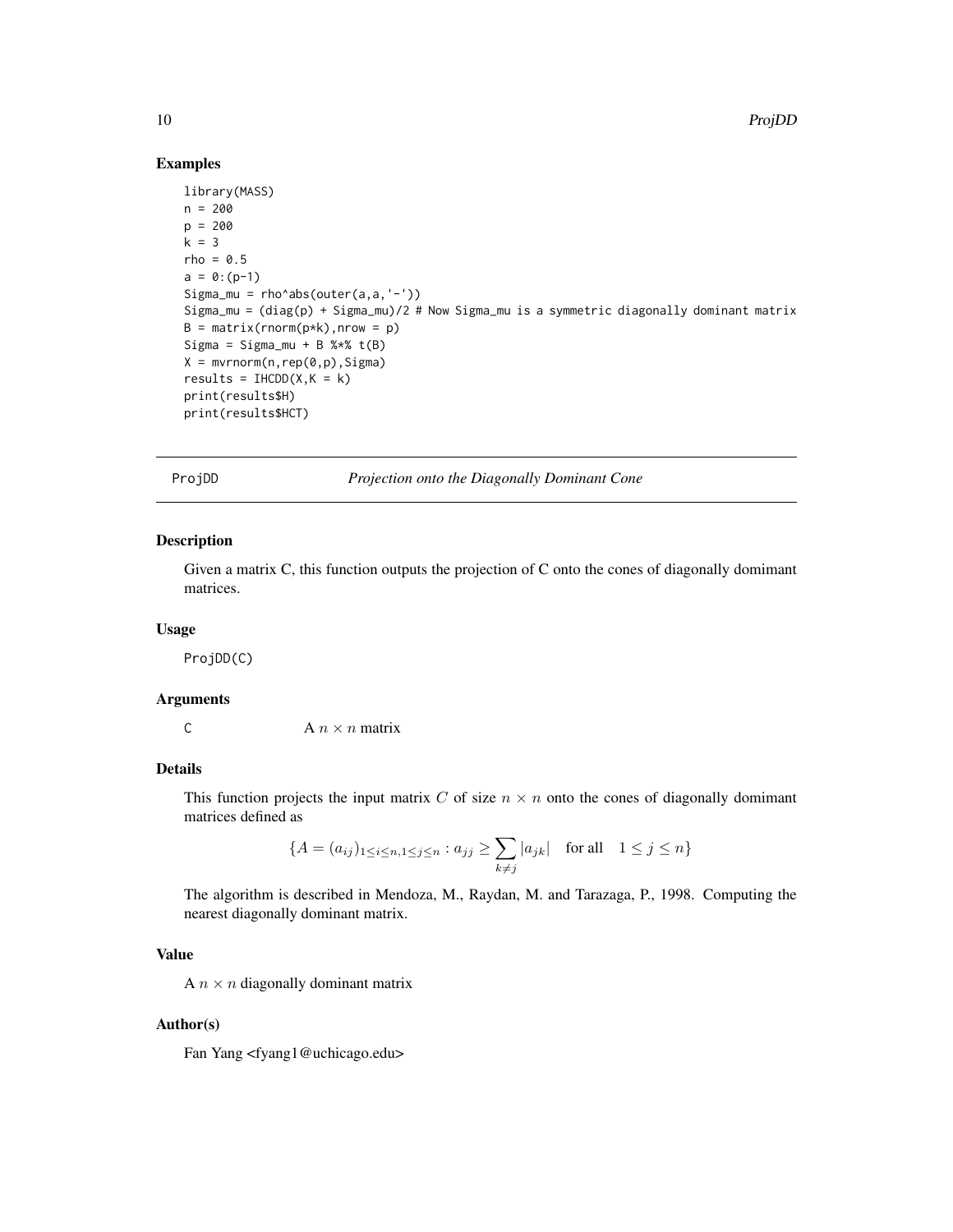#### <span id="page-10-0"></span>ProjSDD 11

#### References

Mendoza, M., Raydan, M. and Tarazaga, P., 1998. Computing the nearest diagonally dominant matrix. Numerical linear algebra with applications, 5(6), pp.461-474.

Ke, Z., Xue, L. and Yang, F., 2019. Diagonally Dominant Principal Component Analysis. Journal of Computational and Graphic Statistics, under review.

#### See Also

[ProjSDD](#page-10-1)

#### Examples

ProjDD(matrix(runif(100),nrow=10))

<span id="page-10-1"></span>

ProjSDD *Projection onto the Symmetric Diagonally Dominant Cone*

#### Description

Given a matrix C, this function outputs the projection of C onto the cones of symmetric diagonally domimant matrices using Dykstra's projection algorithm.

#### Usage

ProjSDD(A, max\_iter\_SDD = 20, eps = NA)

#### Arguments

| A            | Input matrix of size $n \times n$                                                  |
|--------------|------------------------------------------------------------------------------------|
| max_iter_SDD | Maximal number of iterations of the Dykstra's projection algorithm                 |
| eps          | The iterations will stop either when the Frobenious norm of difference matrix      |
|              | between two updates is less than eps or after max_iter_SDD steps. If set to        |
|              | NA, then no check will be done during iterations and the iteration will stop after |
|              | max_iter_SDD steps. Default is NA.                                                 |

#### Details

This function projects the input matrix C of size  $n \times n$  onto the cones of symmetric diagonally domimant matrices defined as

$$
\{A = (a_{ij})_{1 \le i \le n, 1 \le j \le n} : a_{ij} = a_{ji}, a_{jj} \ge \sum_{k \ne j} |a_{jk}| \text{ for all } 1 \le j \le n, 1 \le i \le n\}
$$

It makes use of Dykstra's algorithm, which is a variation of iterative projection algorithm. The two key steps are projection onto the diagonally domimant cone by calling function ProjDD and projection onto the symmetric matrix cone by simple symmetrization.

More details can be found in Mendoza, M., Raydan, M. and Tarazaga, P., 1998. Computing the nearest diagonally dominant matrix.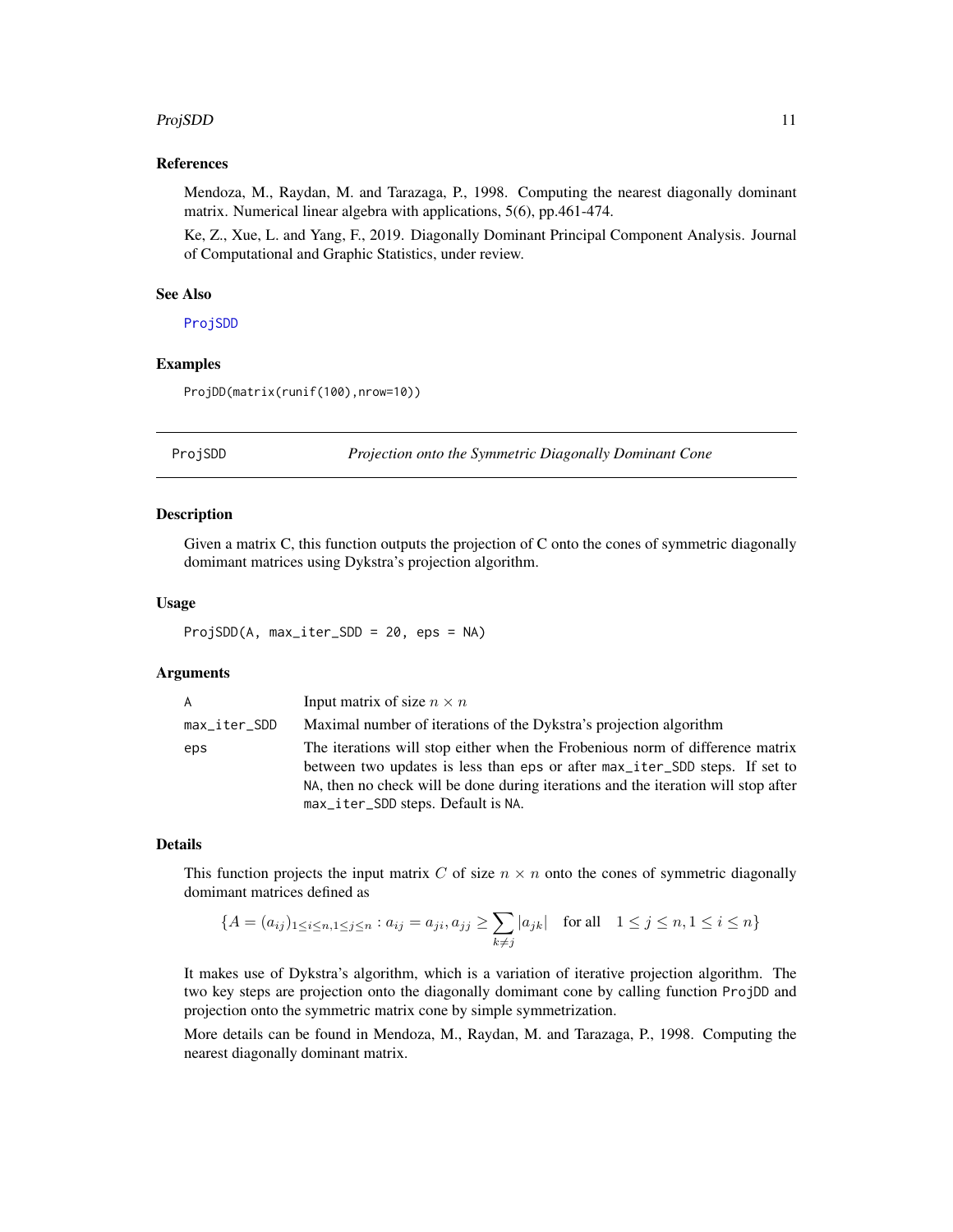<span id="page-11-0"></span>A  $n \times n$  symmetric diagonally dominant matrix

## Author(s)

Fan Yang <fyang1@uchicago.edu>

## References

Mendoza, M., Raydan, M. and Tarazaga, P., 1998. Computing the nearest diagonally dominant matrix. Numerical linear algebra with applications, 5(6), pp.461-474.

Ke, Z., Xue, L. and Yang, F., 2019. Diagonally Dominant Principal Component Analysis. Journal of Computational and Graphic Statistics, under review.

#### See Also

[ProjDD](#page-9-1)

## Examples

ProjSDD(matrix(runif(100),nrow=10))